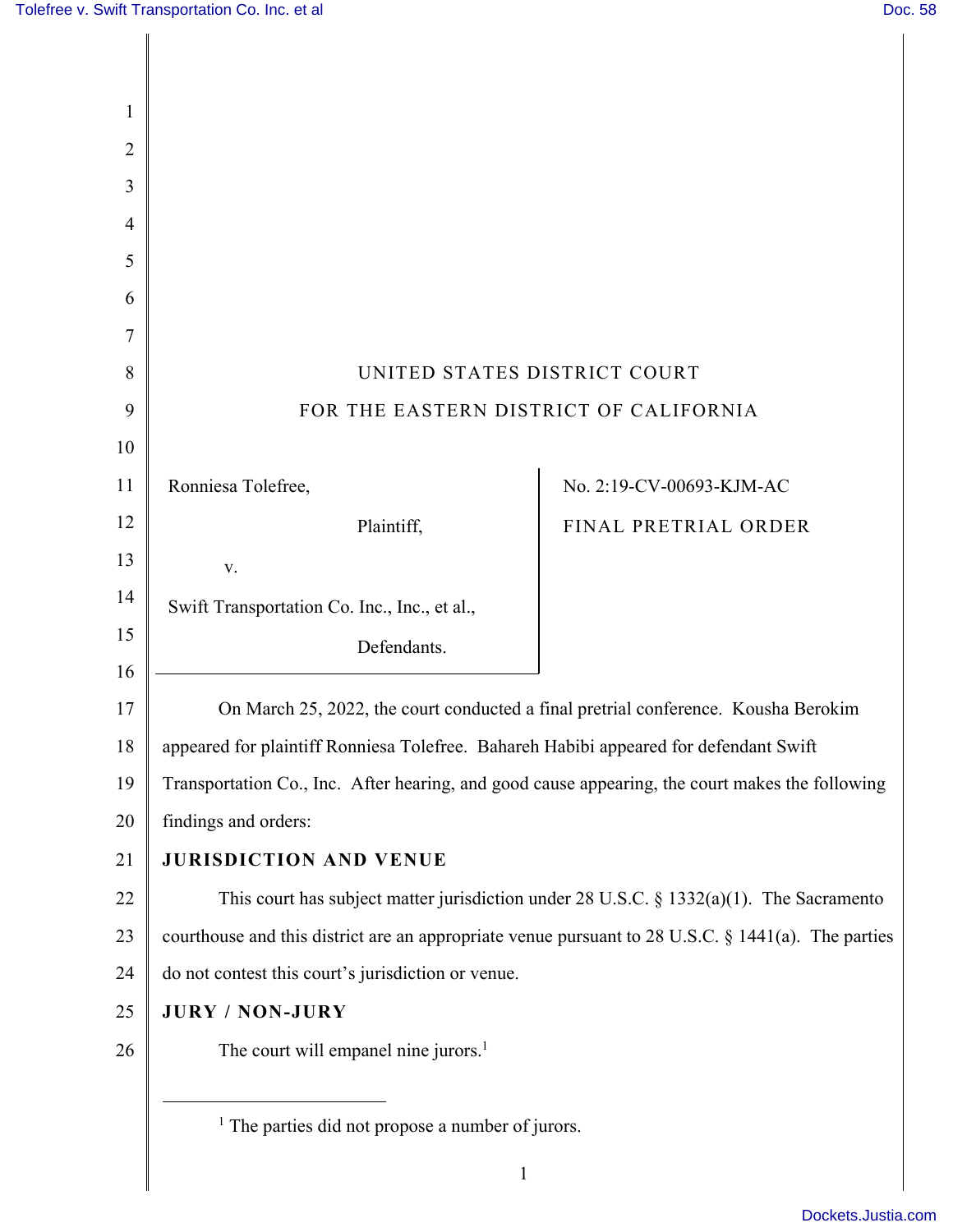## 1 **JOINT STATEMENT OF THE CASE**

| $\overline{2}$ | Plaintiff Ronniesa Tolefree began working as a truck driver for defendant Swift                     |
|----------------|-----------------------------------------------------------------------------------------------------|
| 3              | Transportation Company, Inc. in March of 2018. In early May 2018, plaintiff presented               |
| $\overline{4}$ | defendant with a note from her physician notifying defendant of her pregnancy. Plaintiff            |
| 5              | continued in her duties, without restrictions or accommodations, for approximately three weeks.     |
| 6              | Plaintiff then presented a second note to defendant with mandatory accommodations provided by       |
| $\tau$         | her physician restricting her from lifting or pulling more than 20 pounds. Defendant told plaintiff |
| 8              | that her job duties as a driver required lifting or pulling more than 20 pounds and declined to     |
| 9              | accommodate her request. Defendant provided plaintiff with a listing of open positions that         |
| 10             | plaintiff could apply. Plaintiff applied for a position on June 1, 2018 and resigned her position   |
| 11             | with defendant on June 19, 2018.                                                                    |
| 12             | Plaintiff filed a lawsuit against her employer for discrimination on the basis of her               |
| 13             | pregnancy. Defendants deny the allegations. <sup>2</sup>                                            |
| 14             | <b>UNDISPUTED FACTS</b>                                                                             |
| 15             | The parties agree that the following facts are undisputed:                                          |
| 16             | Plaintiff Ronniesa Tolefree worked as a truck driver for Swift Transportation for<br>1.             |
| 17             | approximately two months beginning in March of 2018.                                                |
| 18             | On or about May 4, 2018, Plaintiff presented Swift with a note from her physician<br>2.             |
| 19             | notifying Swift of her pregnancy. Plaintiff continued in her duties, without restrictions, for      |
| 20             | nearly three weeks.                                                                                 |
| 21             | 3.<br>On or about May 21, 2018, Plaintiff presented a second note to Swift with mandatory           |
| 22             | restrictions provided by her physician restricting Plaintiff from lifting or pulling more than      |
| 23             | 20 pounds.                                                                                          |
| 24             | Per the court's order, Defendants' Motion for Summary Judgment was granted as to the<br>4.          |
| 25             | request for Punitive Damages                                                                        |

 $2$  The parties did not submit a joint statement of the case. If the parties do not submit a statement on the first day of trial, the court will use the language as currently drafted.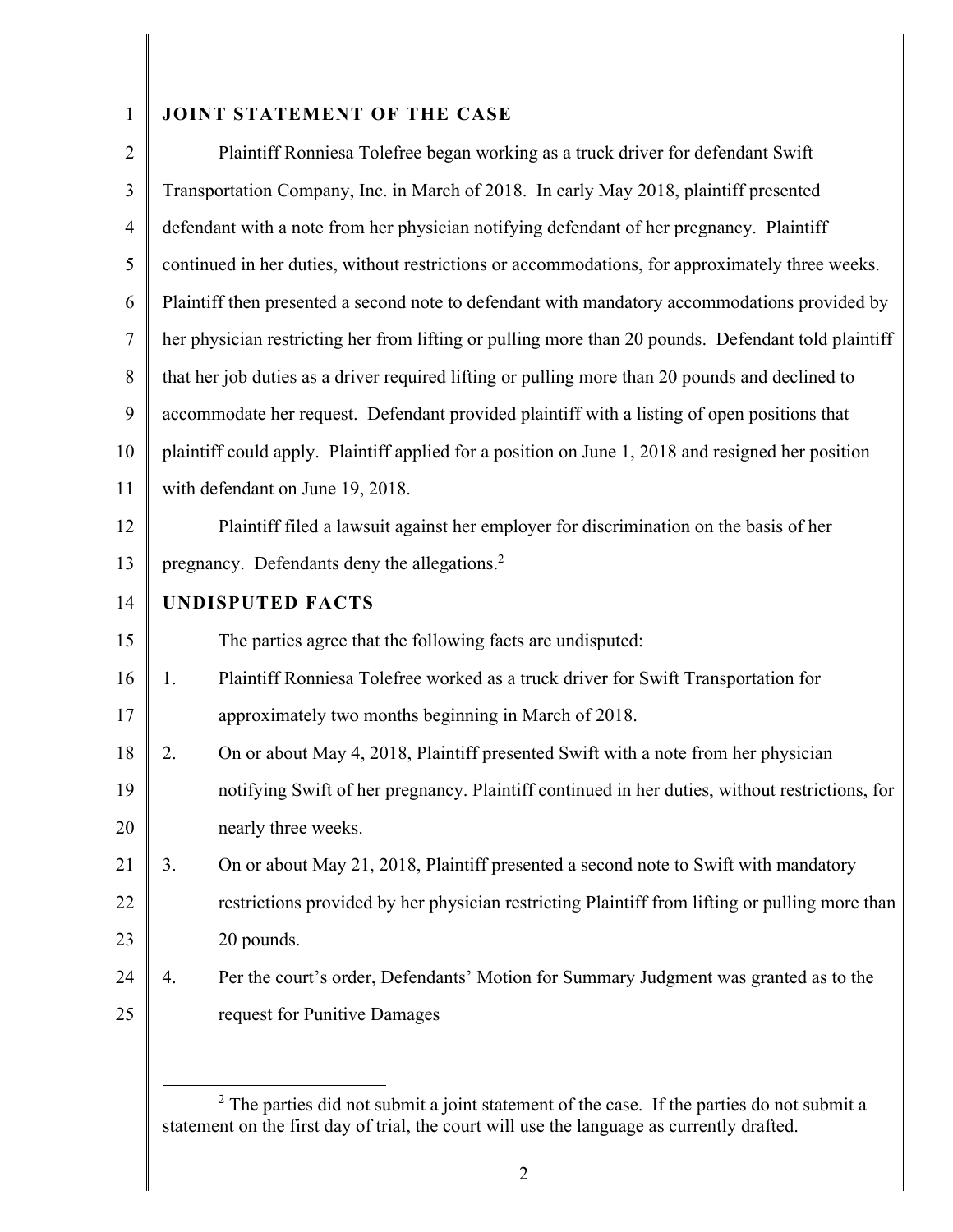| $\mathbf{1}$   | DISPUTED FACTUAL ISSUES                                                                            |  |
|----------------|----------------------------------------------------------------------------------------------------|--|
| 2              | The following factual issues are disputed: Whether plaintiff's job required her to                 |  |
| 3              | push/pull 20 pounds.                                                                               |  |
| $\overline{4}$ | <b>RELIEF SOUGHT</b>                                                                               |  |
| 5              | Plaintiff seeks economic damages, emotional distress, attorneys' fees, and all other               |  |
| 6              | applicable damages according to proof at trial.                                                    |  |
| 7              | Defendant seeks judgment in its favor and disputes plaintiff is entitled to any damages.           |  |
| 8              | <b>POINTS OF LAW</b>                                                                               |  |
| 9              | The parties shall alert the court to disputes about the applicable law and legal standards.        |  |
| 10             | Trial briefs addressing their points of law more completely shall be filed with the court no later |  |
| 11             | than seven days prior to the date of trial in accordance with Local Rule 285.                      |  |
| 12             | <b>EVIDENTIARY ISSUES</b>                                                                          |  |
| 13             | The parties agree and the court approves that:                                                     |  |
| 14             | Depositions may be offered only as impeachment and not offered as substantive<br>1.                |  |
| 15             | evidence;                                                                                          |  |
| 16             | 2.<br>Pleadings and discovery responses may be offered only as impeachment and no                  |  |
| 17             | offered as substantive evidence; and                                                               |  |
| 18             | No non-impeachment videotapes may be shown to the jury.<br>3.                                      |  |
| 19             | <b>WITNESSES</b>                                                                                   |  |
| 20             | Witnesses are listed in Exhibit A. Each party may call any witnesses designated by the             |  |
| 21             | other.                                                                                             |  |
| 22             | The court will not permit any other witness to testify unless:<br>A.                               |  |
| 23             | (1)<br>The party offering the witness demonstrates that the witness is for the                     |  |
| 24             | purpose of rebutting evidence that could not be reasonably anticipated at                          |  |
| 25             | the pretrial conference, or                                                                        |  |
| 26             | The witness was discovered after the pretrial conference and the proffering<br>(2)                 |  |
| 27             | party makes the showing required in "B," below.                                                    |  |

3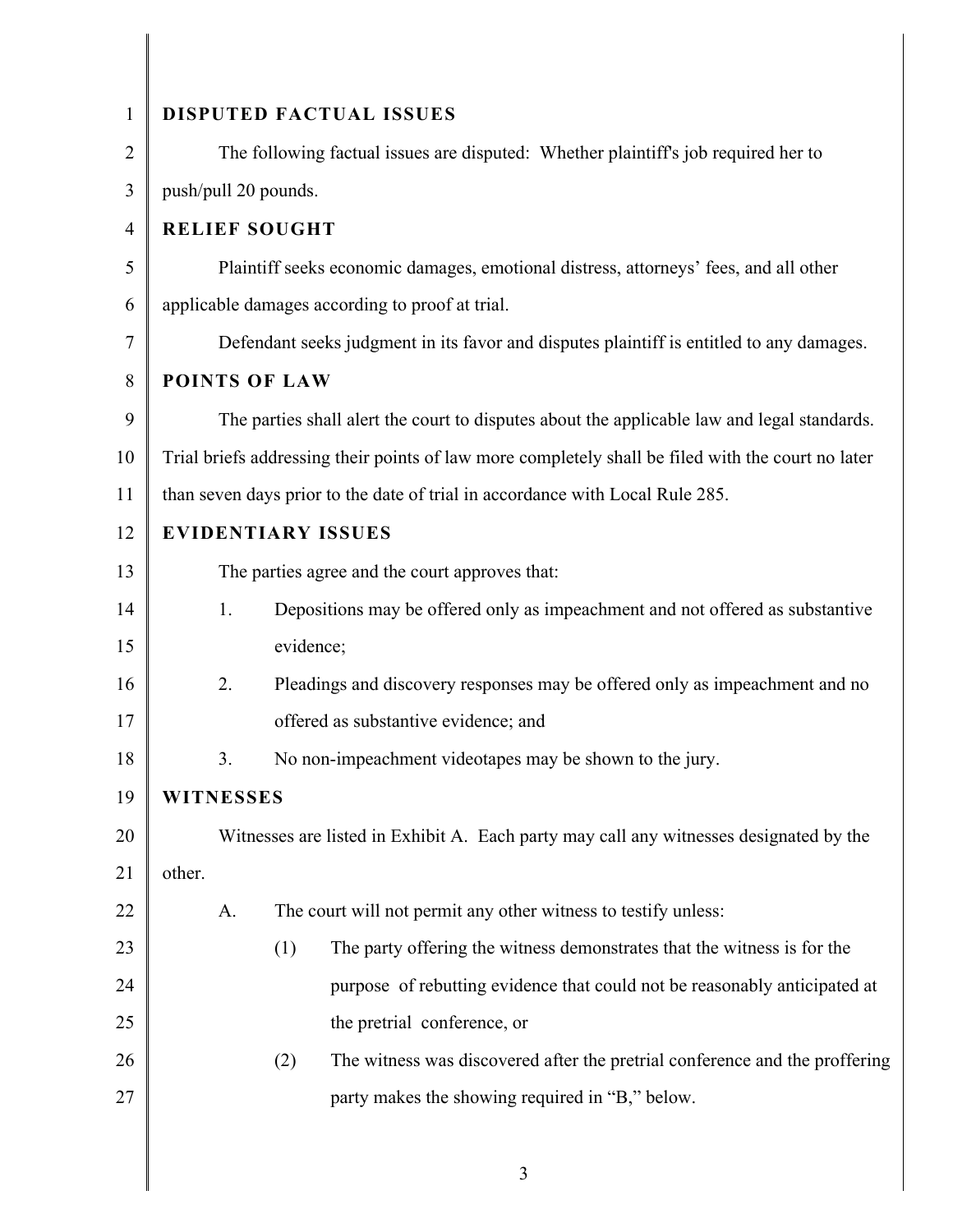| $\mathbf{1}$   | <b>B.</b>                                                                                       | Upon the post pretrial discovery of any witness a party wishes to present at trial,  |
|----------------|-------------------------------------------------------------------------------------------------|--------------------------------------------------------------------------------------|
| $\overline{2}$ |                                                                                                 | the party shall promptly inform the court and opposing parties of the existence of   |
| 3              |                                                                                                 | the unlisted witnesses so the court may consider whether the witnesses shall be      |
| $\overline{4}$ |                                                                                                 | permitted to testify at trial. The witnesses will not be permitted unless:           |
| 5              |                                                                                                 | (1)<br>The witness could not reasonably have been discovered prior to the            |
| 6              |                                                                                                 | discovery cutoff;                                                                    |
| 7              |                                                                                                 | The court and opposing parties were promptly notified upon discovery of<br>(2)       |
| 8              |                                                                                                 | the witness;                                                                         |
| 9              |                                                                                                 | (3)<br>If time permitted, the party proffered the witness for deposition; and        |
| 10             |                                                                                                 | If time did not permit, a reasonable summary of the witness's testimony<br>(4)       |
| 11             |                                                                                                 | was provided to opposing parties.                                                    |
| 12             | <b>EXHIBITS, SCHEDULES AND SUMMARIES</b>                                                        |                                                                                      |
| 13             |                                                                                                 | Exhibits are listed in Exhibit B. The parties are ordered to provide any amended or  |
| 14             |                                                                                                 | supplemental exhibit lists by June 10, 2022.                                         |
| 15             | All exhibits must be premarked.                                                                 |                                                                                      |
| 16             | The parties must prepare exhibit binders for use by the court at trial, with a side tab         |                                                                                      |
| 17             | identifying each exhibit in accordance with the specifications above. Each binder shall have an |                                                                                      |
| 18             |                                                                                                 | identification label on the front and spine.                                         |
| 19             |                                                                                                 | The parties must exchange exhibits no later than twenty-eight days before trial. Any |
| 20             |                                                                                                 | objections to exhibits are due no later than fourteen days before trial.             |
| 21             | A.                                                                                              | The court will not admit exhibits other than those identified on the exhibit lists   |
| 22             |                                                                                                 | referenced above unless:                                                             |
| 23             |                                                                                                 | The party proffering the exhibit demonstrates that the exhibit is for the<br>1.      |
| 24             |                                                                                                 | purpose of rebutting evidence that could not have been reasonably                    |
| 25             |                                                                                                 | anticipated, or                                                                      |
| 26             |                                                                                                 | 2.<br>The exhibit was discovered after the issuance of this order and the            |
| 27             |                                                                                                 | proffering party makes the showing required in Paragraph "B," below.                 |
| 28             | $\frac{1}{1}$                                                                                   |                                                                                      |
|                |                                                                                                 |                                                                                      |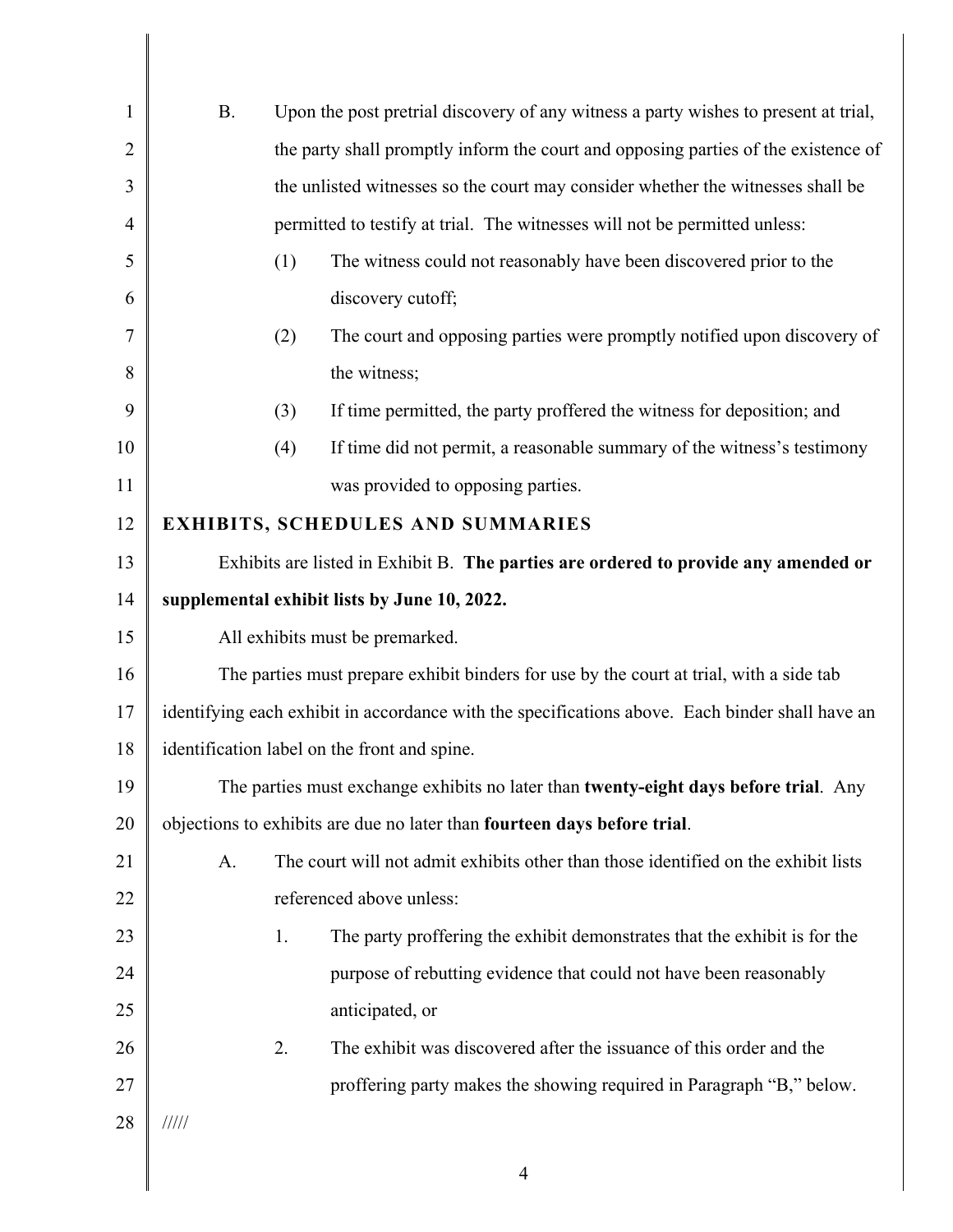| 1              | Upon the discovery of exhibits after the discovery cutoff, a party shall promptly<br><b>B.</b> |  |
|----------------|------------------------------------------------------------------------------------------------|--|
| $\overline{2}$ | inform the court and opposing parties of the existence of such exhibits so that the            |  |
| 3              | court may consider their admissibility at trial. The exhibits will not be received             |  |
| 4              | unless the proffering party demonstrates:                                                      |  |
| 5              | The exhibits could not reasonably have been discovered earlier;<br>1.                          |  |
| 6              | 2.<br>The court and the opposing parties were promptly informed of their                       |  |
| 7              | existence;                                                                                     |  |
| 8              | 3.<br>The proffering party forwarded a copy of the exhibits (if physically                     |  |
| 9              | possible) to the opposing party. If the exhibits may not be copied the                         |  |
| 10             | proffering party must show that it has made the exhibits reasonably                            |  |
| 11             | available for inspection by the opposing parties.                                              |  |
| 12             | <b>DEPOSITION TRANSCRIPTS</b>                                                                  |  |
| 13             | Depositions may be used only for impeachment and not offered as substantive evidence.          |  |
| 14             | <b>STIPULATIONS</b>                                                                            |  |
| 15             | There are no stipulations presently or anticipated.                                            |  |
| 16             | AMENDMENTS AND DISMISSALS                                                                      |  |
| 17             | The parties do not anticipate requesting any additional amendments to pleadings,               |  |
| 18             | dismissals, or additions or substitutions of parties.                                          |  |
| 19             | <b>MOTIONS IN LIMINE</b>                                                                       |  |
| 20             | The parties have stipulated to the following motions in limine:                                |  |
| 21             | 1. To exclude non-testifying and non-party witnesses from the courtroom.                       |  |
| 22             | 2. To exclude references to profits or financial position, structure, and availability of      |  |
| 23             | insurance.                                                                                     |  |
| 24             | 3. To require 48 hours' notice for all witnesses.                                              |  |
| 25             | To require 48 hours' notice for all demonstrative evidence.<br>4.                              |  |
| 26             | 5. To exclude references or testimony of settlement communications.                            |  |
| 27             | 6. To exclude a mini-opening at voir dire.                                                     |  |
|                |                                                                                                |  |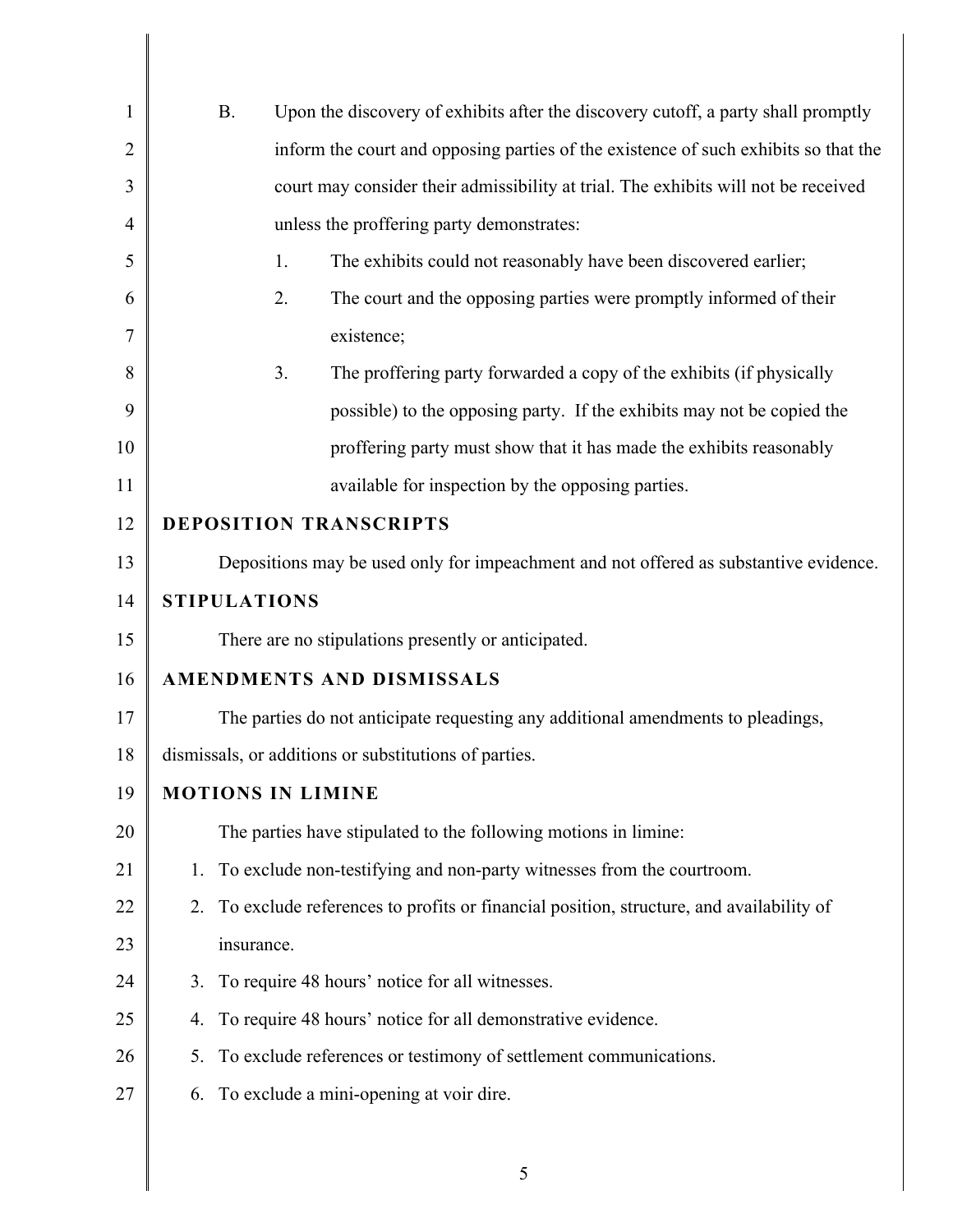| $\mathbf{1}$   | 7. To exclude Reptile Theory or Golden Rule arguments.                                             |
|----------------|----------------------------------------------------------------------------------------------------|
| $\overline{2}$ | The court will hear arguments on pending motions in limine on June 21, 2022 at 9:00 a.m.           |
| 3              | in Courtroom Three.                                                                                |
| 4              | <b>SETTLEMENT</b>                                                                                  |
| 5              | The parties did not address their progress with settlement discussions, as requested in the        |
| 6              | court's July 13, 2021 bench order. The court makes no further orders regarding settlement at this  |
| $\tau$         | time.                                                                                              |
| 8              | <b>ATTORNEYS' FEES</b>                                                                             |
| 9              | Both parties plan to request for an award of attorneys' fees following trial.                      |
| 10             | TRIAL DATE AND ESTIMATED LENGTH OF TRIAL                                                           |
| 11             | Jury trial is set for June 21, 2022 at 9:00 a.m. in Courtroom Three before the Honorable           |
| 12             | Kimberly J. Mueller. Trial is anticipated to last seven days. The parties are directed to Judge    |
| 13             | Mueller's trial schedule outlined on her web page on the court's website.                          |
| 14             | PROPOSED JURY VOIR DIRE AND PROPOSED JURY INSTRUCTIONS                                             |
| 15             | The parties shall file any proposed jury voir dire seven days before trial. Each party will        |
| 16             | be limited to ten minutes of jury voir dire.                                                       |
| 17             | The court directs counsel to meet and confer in an attempt to generate a joint set of jury         |
| 18             | instructions and verdicts. The parties shall file any such joint set of instructions fourteen days |
| 19             | before trial, identified as "Jury Instructions and Verdicts Without Objection." To the extent the  |
| 20             | parties are unable to agree on all or some instructions and verdicts, their respective proposed    |
| 21             | instructions are due fourteen days before trial.                                                   |
| 22             | Counsel shall e-mail a copy of all proposed jury instructions and verdicts, whether agreed         |
| 23             | or disputed, as a word document to kjmorders@caed.uscourts.gov no later than fourteen days         |
| 24             | before trial; all blanks in form instructions should be completed and all brackets removed.        |
| 25             | Objections to proposed jury instructions must be filed seven days before trial; each               |
| 26             | objection shall identify the challenged instruction and shall provide a concise explanation of the |
| 27             | basis for the objection along with citation of authority. When applicable, the objecting party     |
|                |                                                                                                    |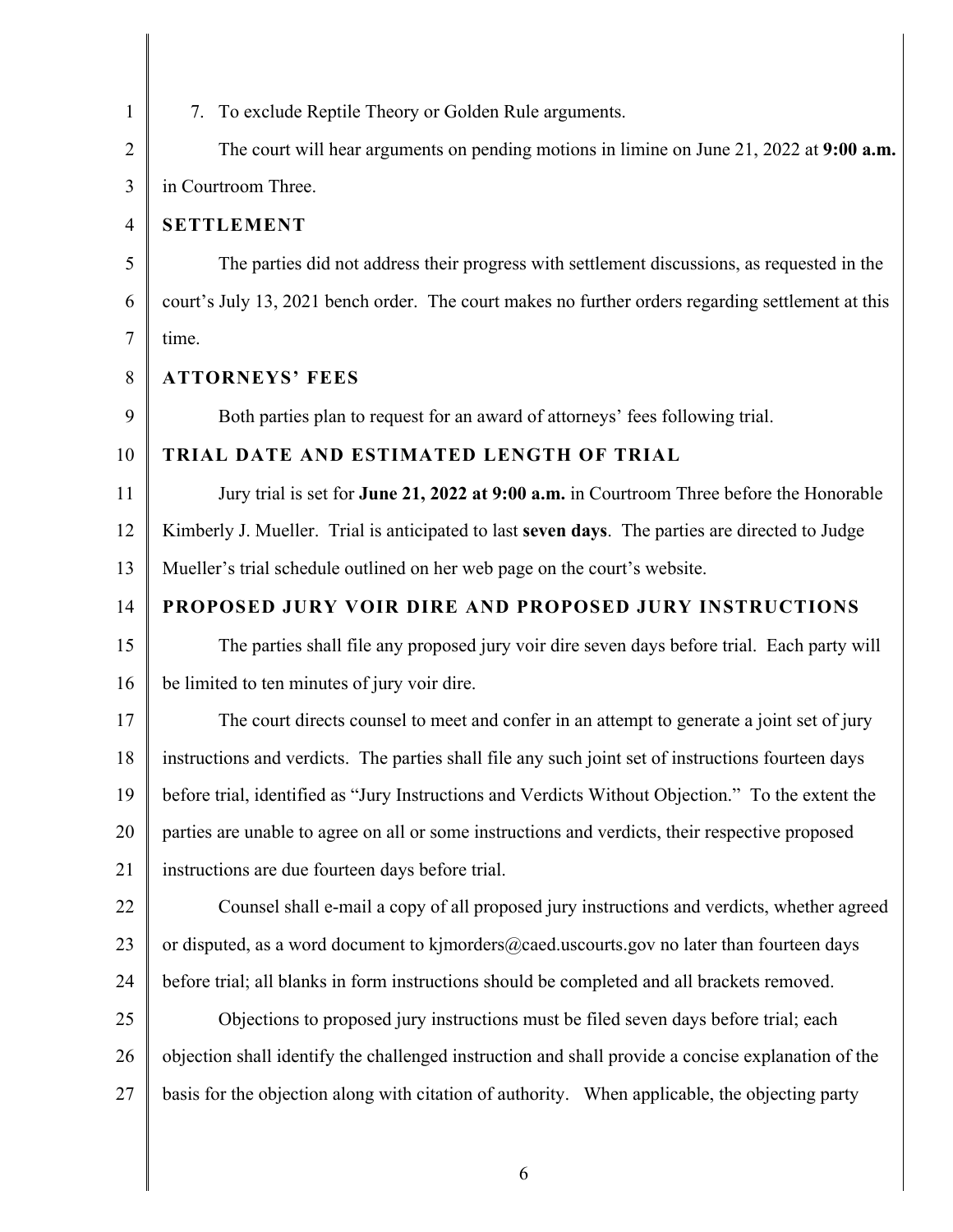1 shall submit an alternative proposed instruction on the issue or identify which of his or her own

2 proposed instructions covers the subject.

## 3 **OBJECTIONS TO THIS ORDER AND CONCLUSION**

4 Each party is granted **fourteen days** from the date of this order to file objections to the 5 same. If no objections are filed, the order will become final without further order of this court. 6 DATED: May 6, 2022.

TES DISTRICT JUDGE CHIEF UNITÉD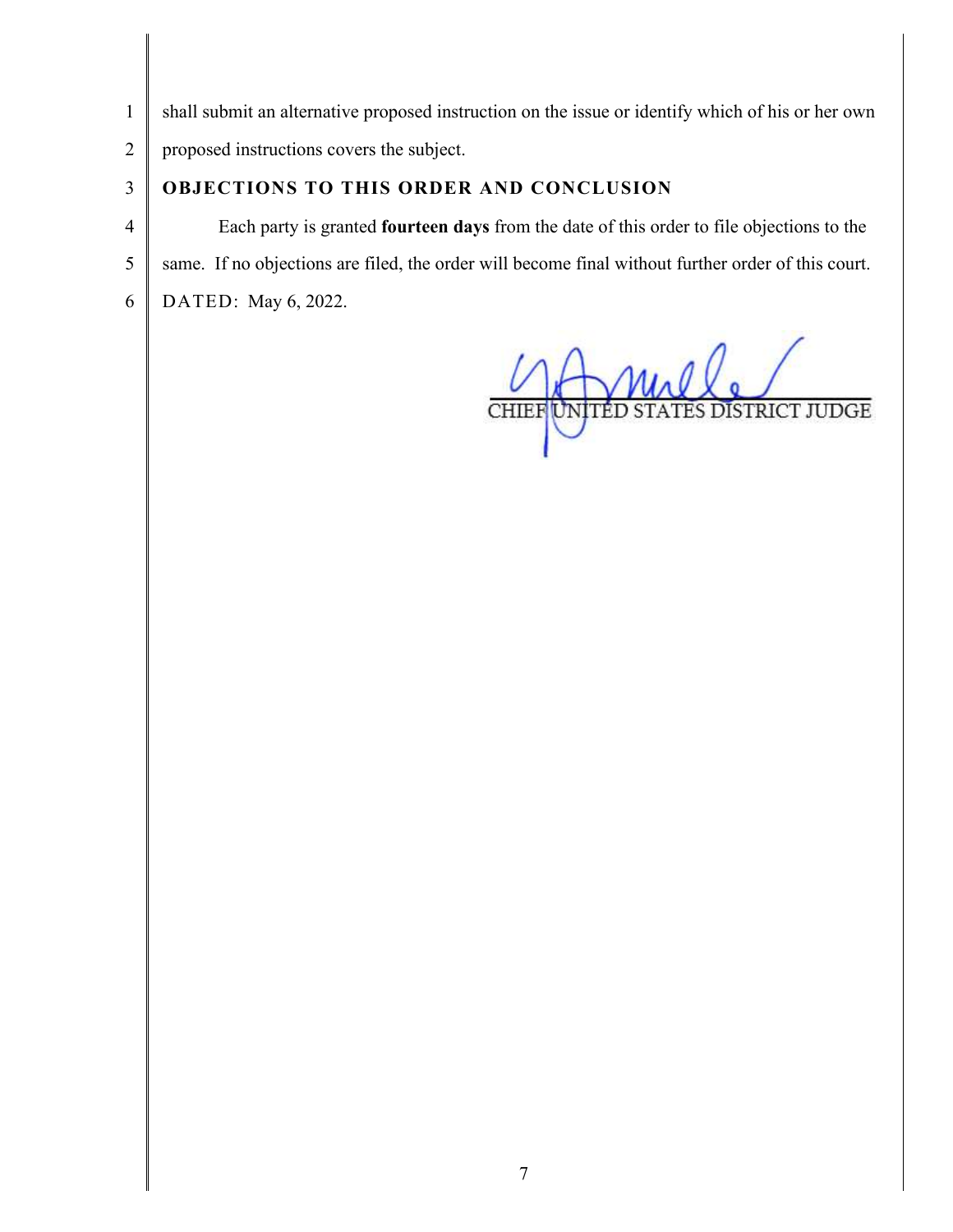## **EXHIBIT A: WITNESSSES**

- 1. Ronniesa Tolefree
- 2. Danny Magoon
- 3. Brian Schweizer
- 4. Carl Taylor
- 5. Jennifer Cardoza
- 6. Brian Poole
- 7. Peter Rose
- 8. Clinton Kelly, Ph.D.
- 9. Thomas Melchione
- 10. Audra Tieneswang
- 11. Anthony Martinez
- 12. Alys Johnson
- 13. Desiree Wood